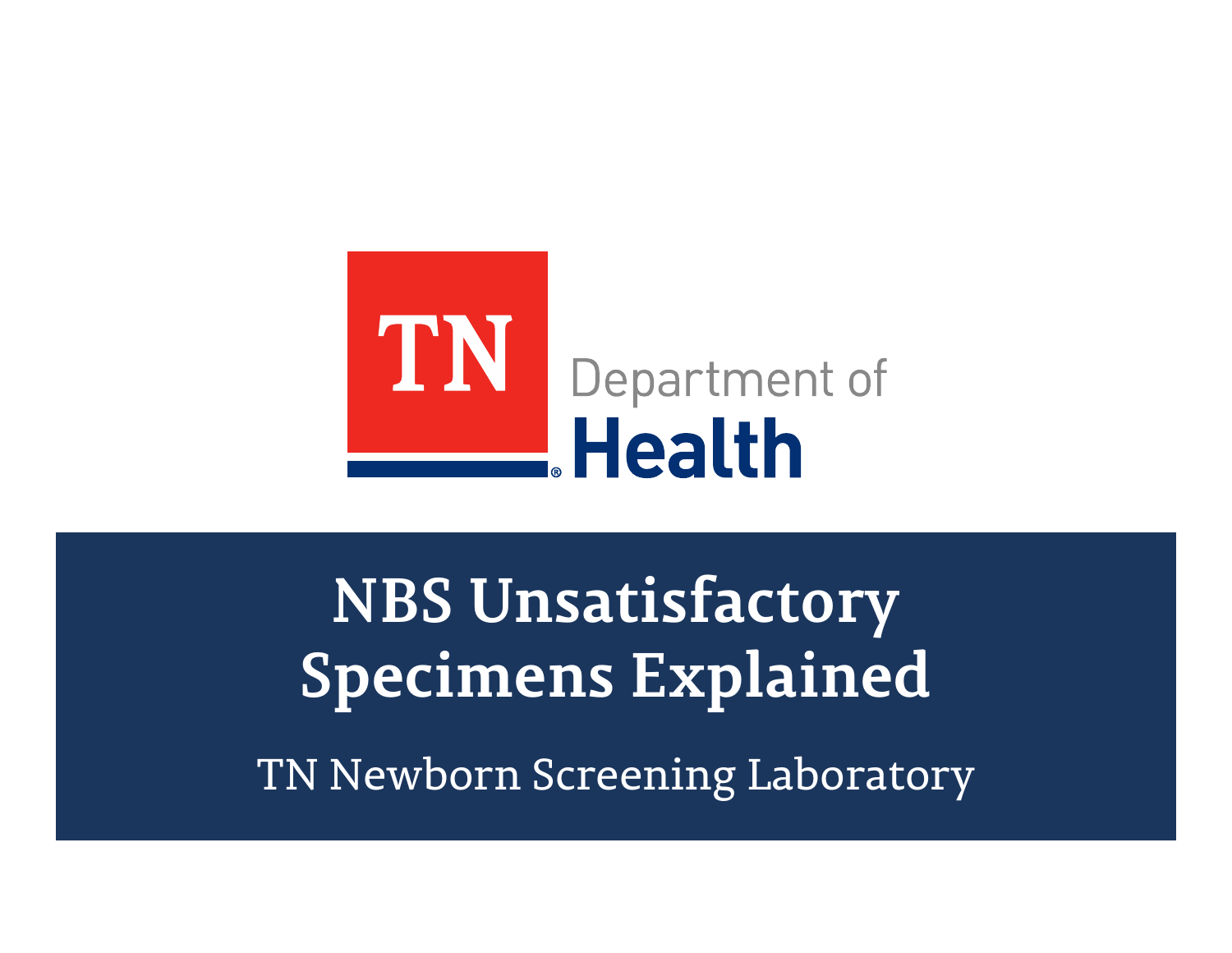# **What is an unsatisfactory specimen?**

- • An unsatisfactory specimen is one that cannot be accurately interpreted after testing due to one or more of the following:
	- $-$  Improper collection
	- $-$  Expired filter paper
	- Inaccurate information
	- $\;$  The infant's age at collection
- • Results from unsatisfactory specimens may be spurious and unreliable

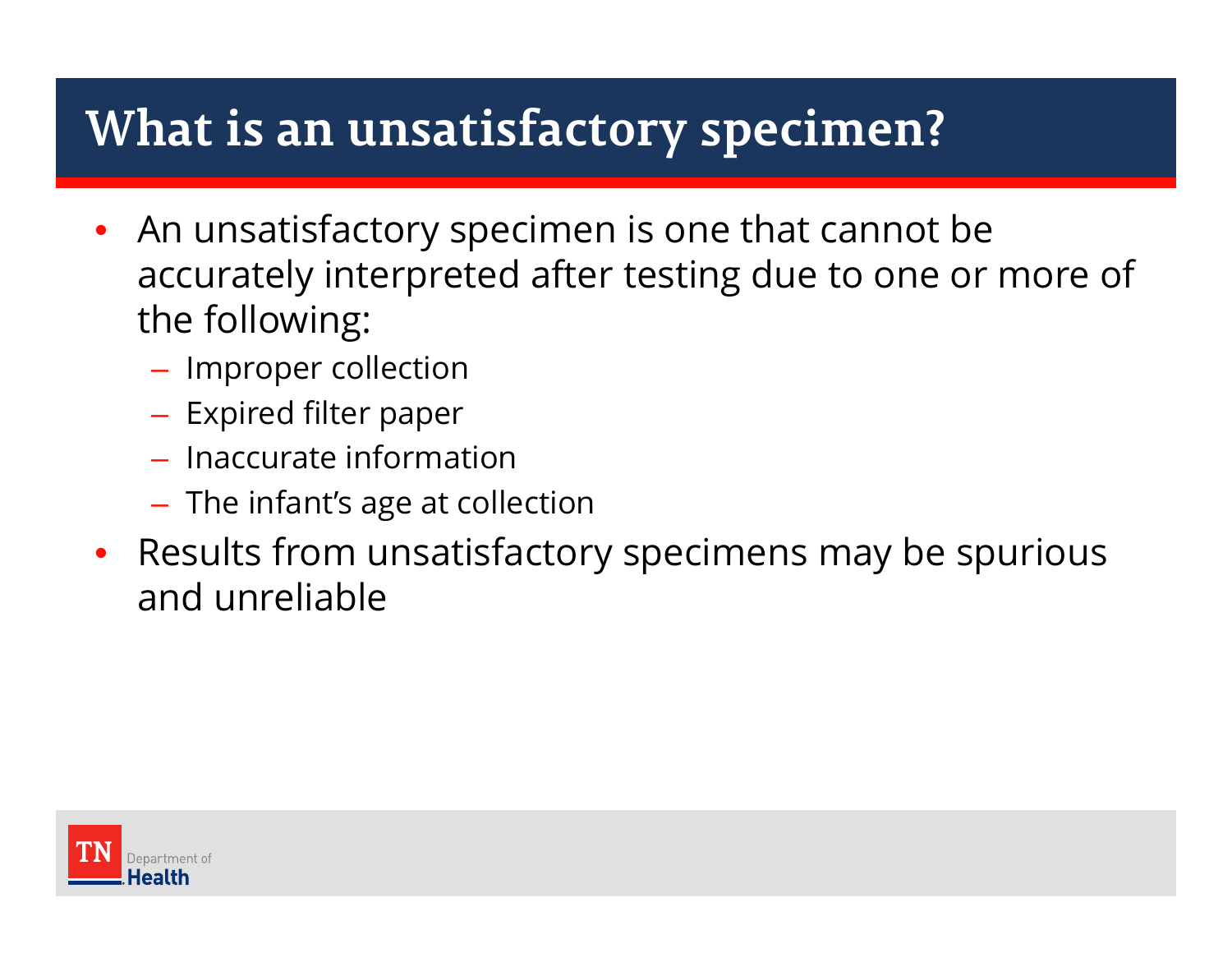# **Why is this specimen unsatisfactory?**

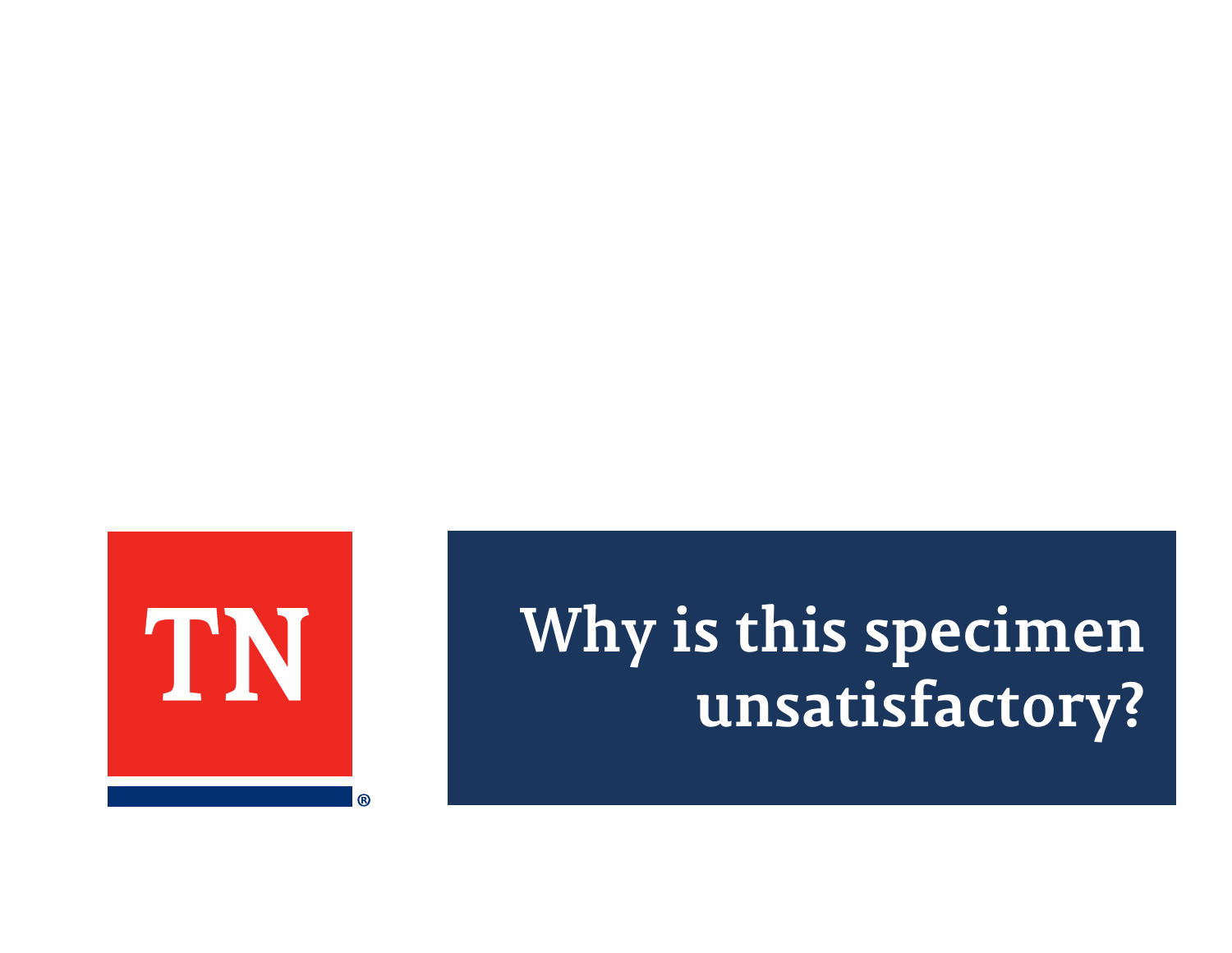### **Non‐Uniform**

- •Apply <sup>a</sup> large, single drop of blood to fill the circle
- •Avoid application of blood with <sup>a</sup> capillary tube/syringe
- $\bullet$ • Do not touch the blood drops when they are wet



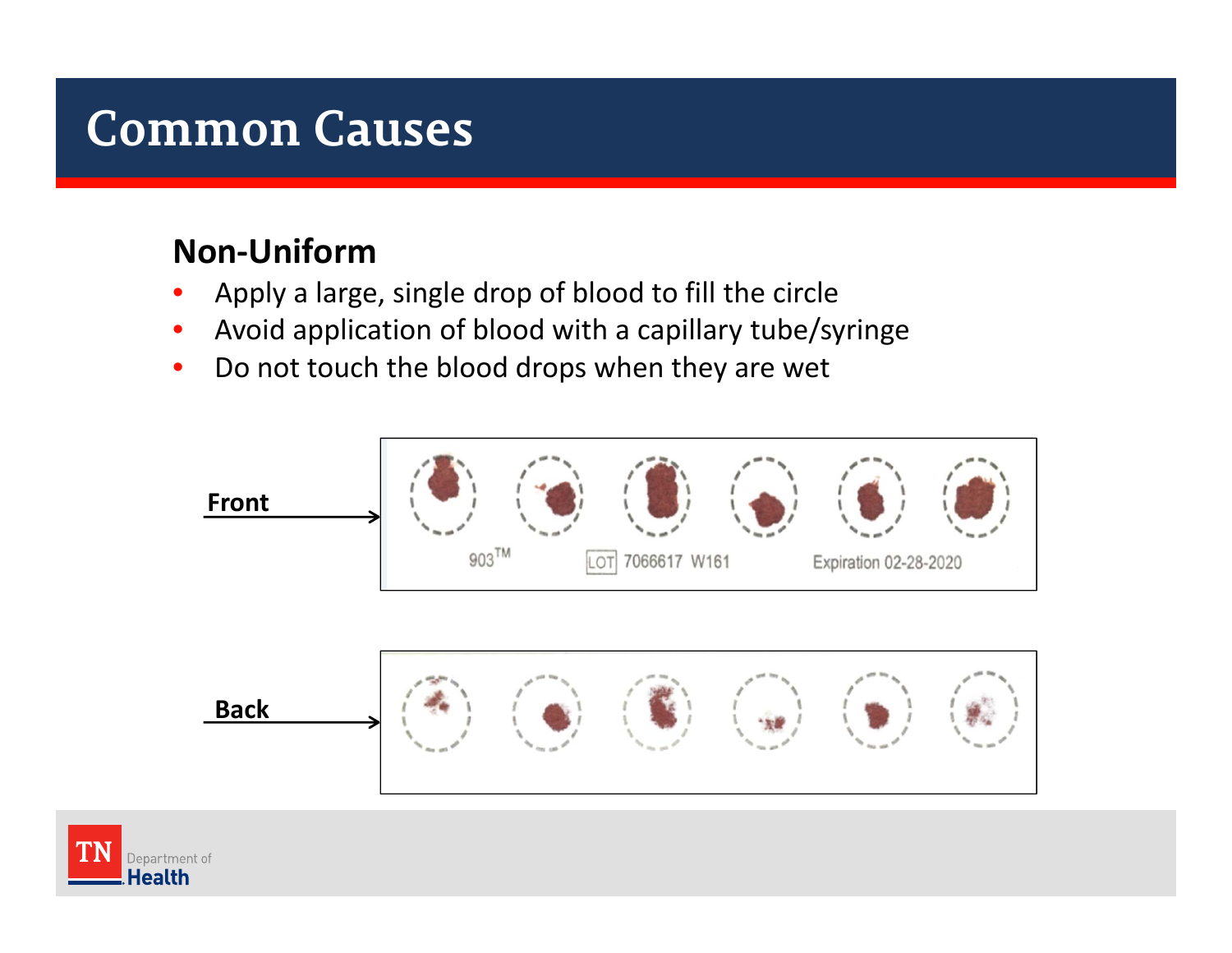#### **Cells and Serum Separated**

- •Rapidly apply the drop of blood onto the card
- $\bullet$ • Make sure the puncture site is dry after wiping with alcohol
- $\bullet$ • Avoid excessive squeezing at the puncture site
- $\bullet$ • Do not use a capillary tube/syringe



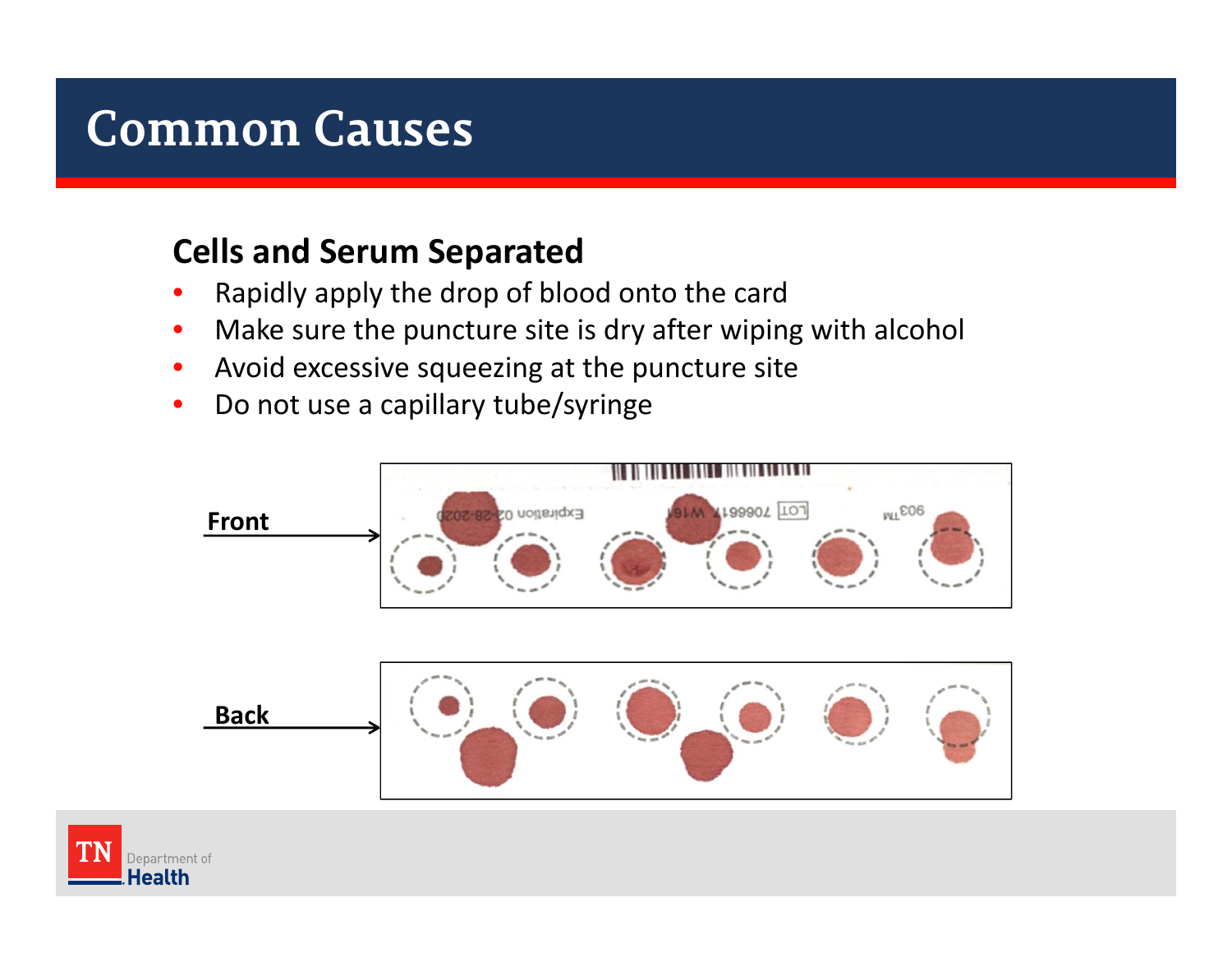### **Quantity Not Sufficient**

- •• The drops of blood are too small
- $\bullet$  Allow <sup>a</sup> large drop of blood to form before the drop touches the card
- $\bullet$ Improper lancet use during collection
- $\bullet$ • Do not use blood from a capillary tube/syringe



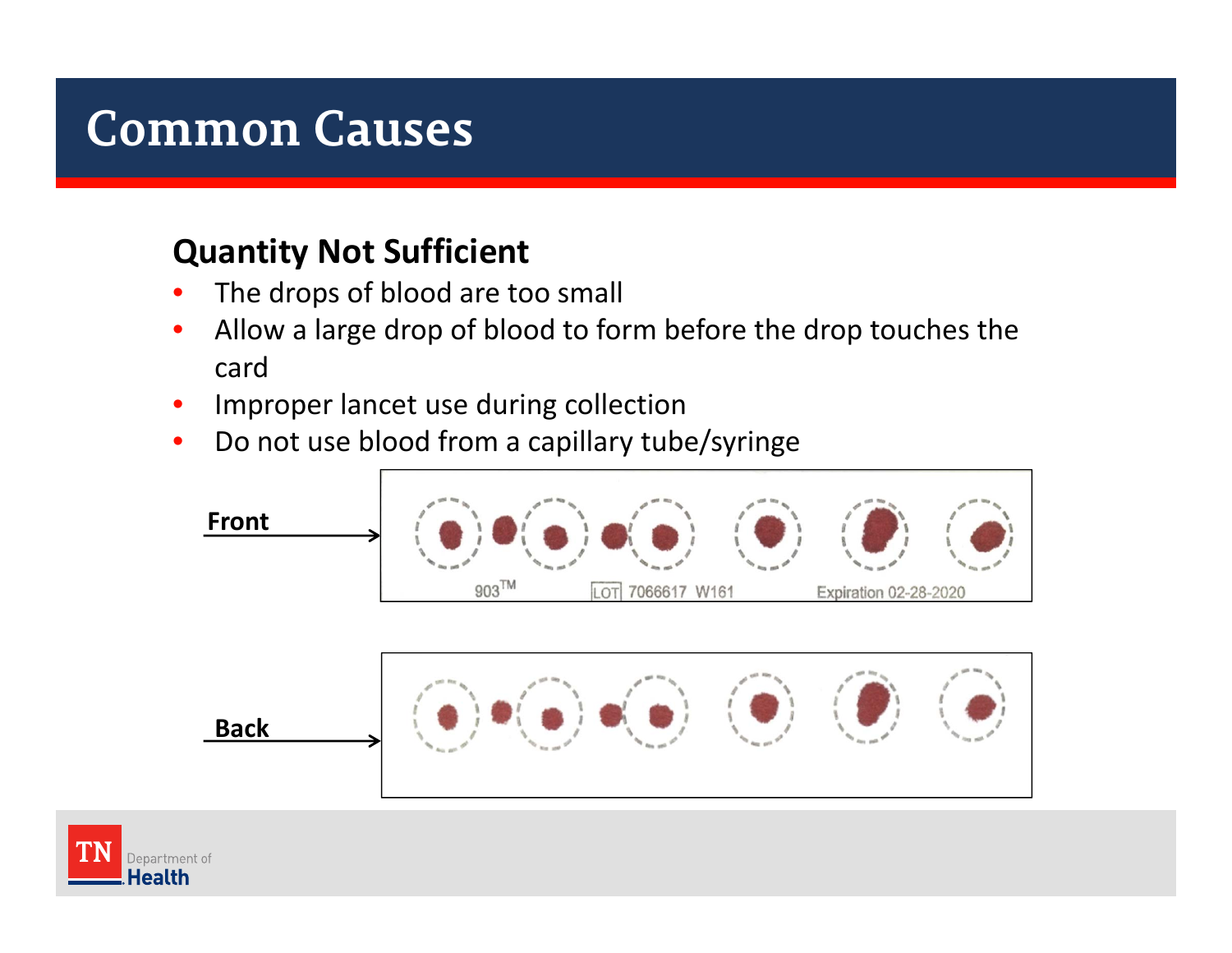### **Blood Clotted**

- •• Ensure proper puncture methods
- $\bullet$ • Do not allow time for a blood drop to form
- $\bullet$ • Do not use a capillary tube to distribute blood drops
- $\bullet$ • Insufficient time allowed for a drop of blood to form





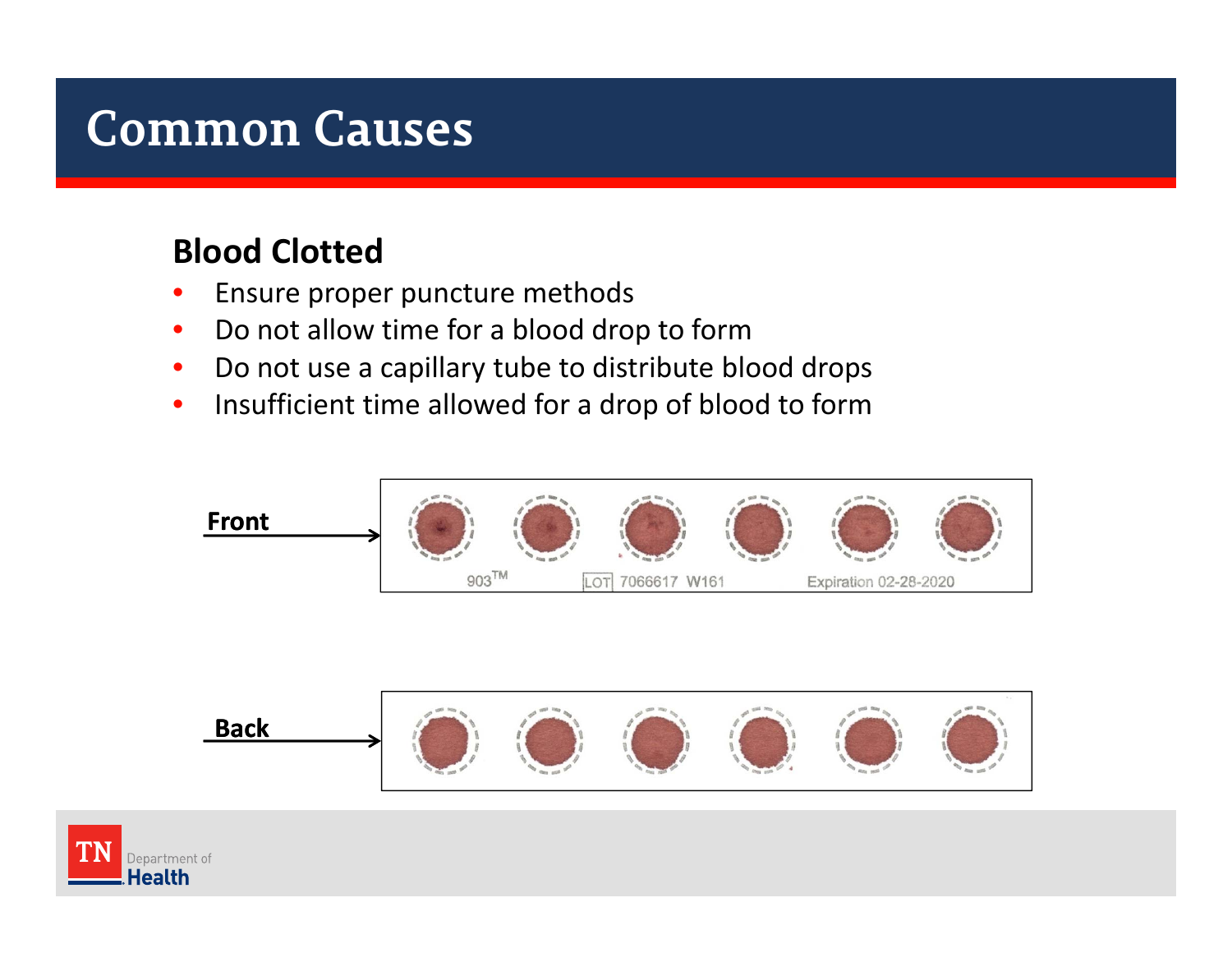### **Altered Paper**

- •• Do not use a capillary tube/syringe to apply blood to the filter card
- $\bullet$ • Avoid contact with the blood spot while it is wet
- $\bullet$ Keep the infant's heel from pressing card during collection
- $\bullet$ • Store filter cards on their side in a cool, clean, and dry place



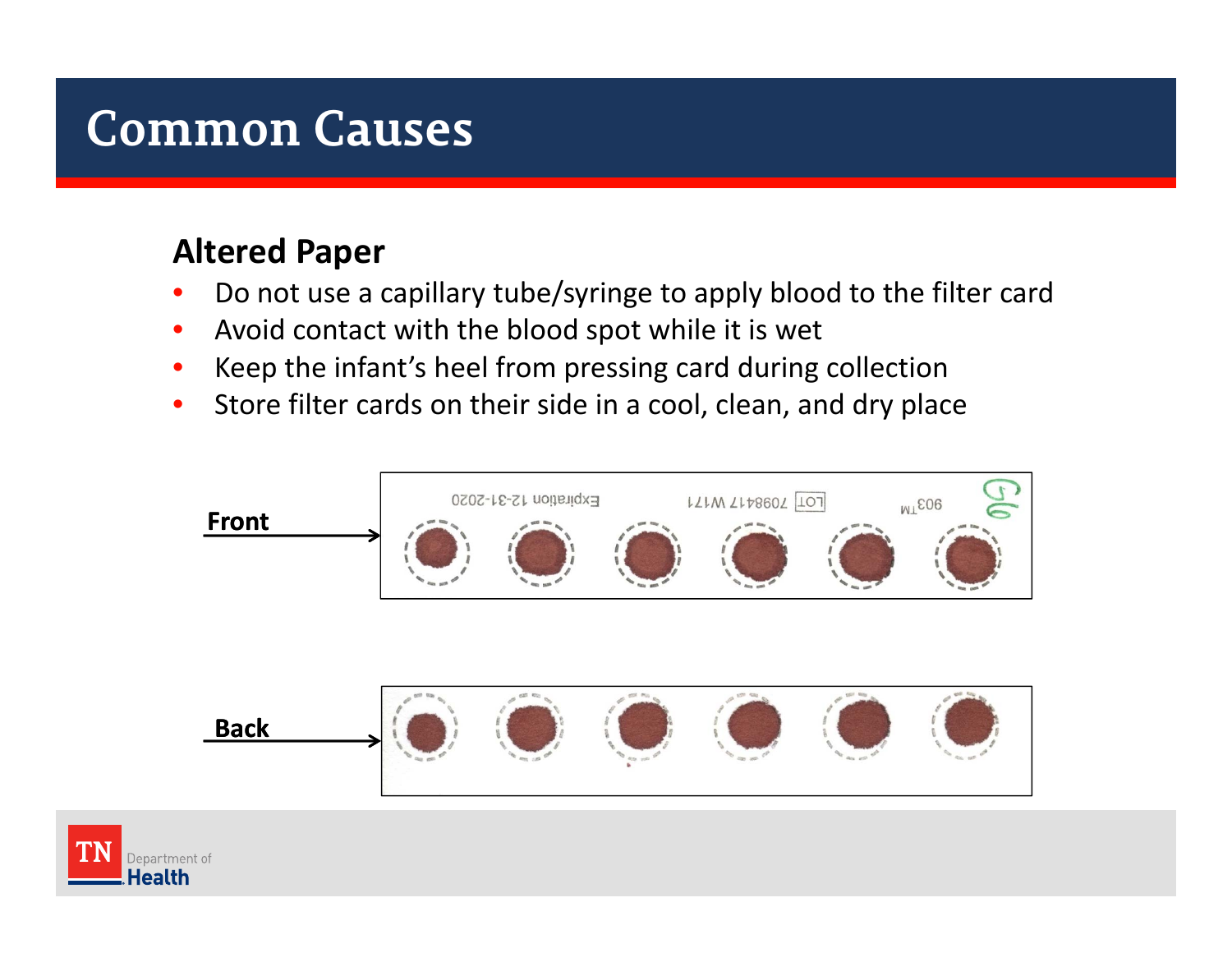#### **Contaminated Specimens**

- •Avoid use of hand creams or lotions prior to use of filter paper
- $\bullet$ • Do not touch the blood drops when they are wet
- $\bullet$ • Make sure the puncture site is dry after wiping with alcohol





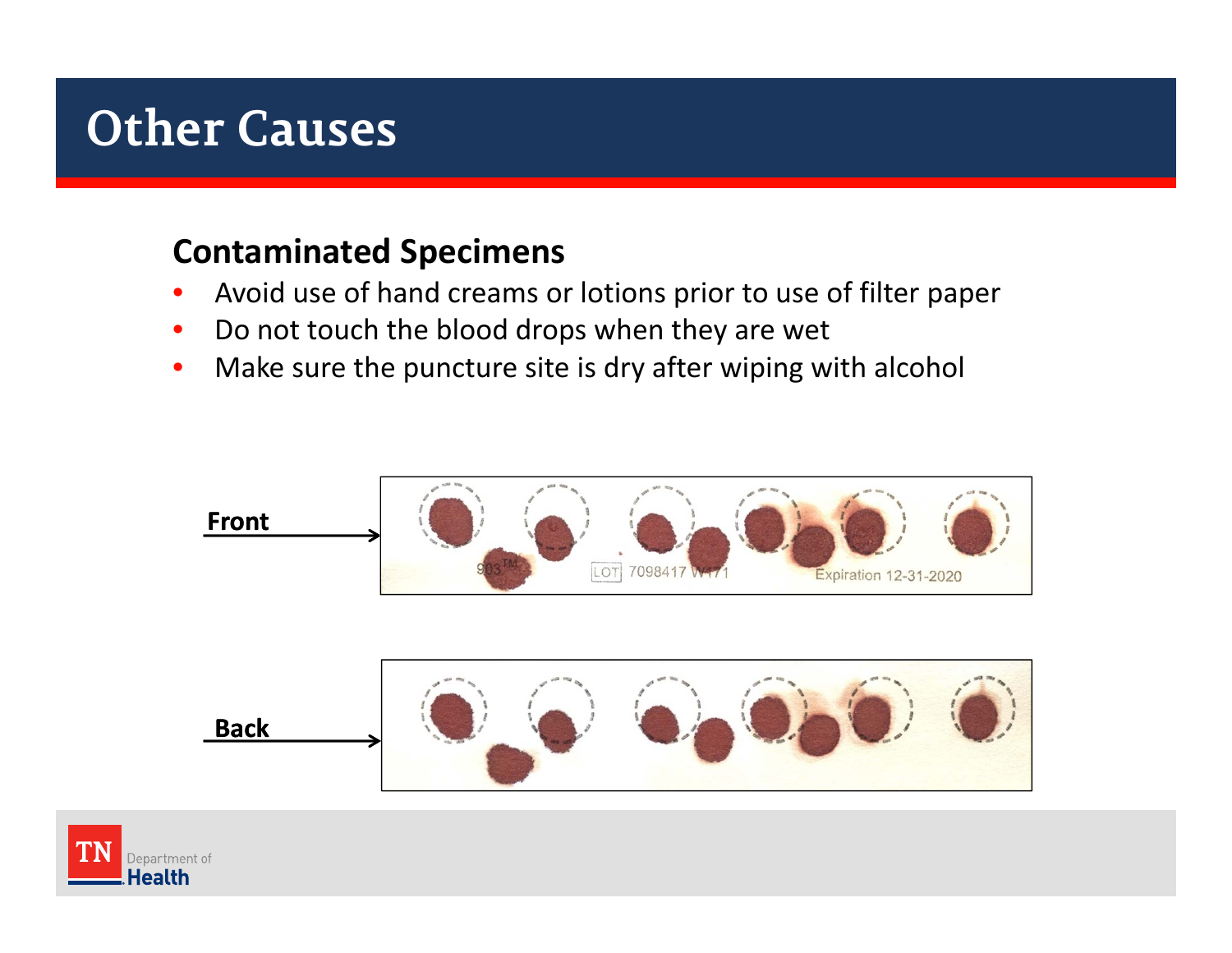#### **Poly Bag Mailing**

- $\bullet$  Specimens received in <sup>a</sup> sealed poly bag, plastic zip lock bag, plastic envelope or shipping bag
- $\bullet$ Only use paper envelopes for mailing



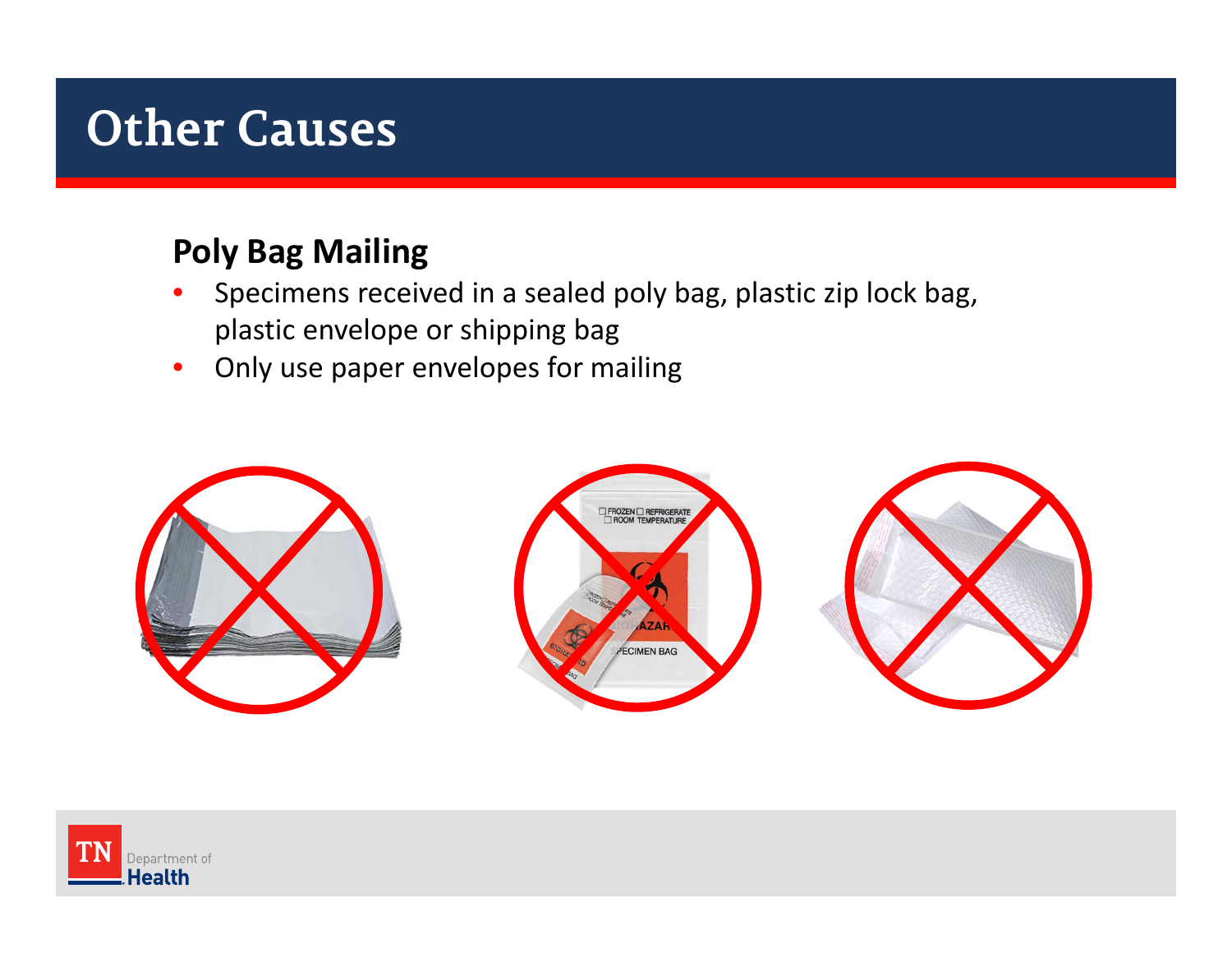#### **Expired Filter Paper**

- $\bullet$ • Check the expiration date before collection
- $\bullet$ • Do not collect on expired filter paper

|                                                                        | <b>NEWBORN SCREENING</b>                                                                                                                                                                          | TO AVOID RECOLLECTION - Accurately complete the entire form. All information must be printed. | $\boxed{2}$    |
|------------------------------------------------------------------------|---------------------------------------------------------------------------------------------------------------------------------------------------------------------------------------------------|-----------------------------------------------------------------------------------------------|----------------|
| 10534416<br>Rev.AJ                                                     | Prior Unsat Prior <24Hrs or Transf<br>Prior Abnormal<br>Repeat:<br>First                                                                                                                          | Previous TDH#                                                                                 | т              |
|                                                                        | <b>INFANT'S INFORMATION</b>                                                                                                                                                                       | <b>HOSPITAL INFORMATION</b>                                                                   | ص              |
| 画                                                                      | NO BLOOD SCREEN: 1. EXPIRED (Date           2. REFUSED (Attach Refusal Form)                                                                                                                      | Hospital of Collection ID<br>Hospital of Birth ID                                             | 803<br>UП<br>⊢ |
|                                                                        |                                                                                                                                                                                                   |                                                                                               | Ę<br>$\infty$  |
|                                                                        | Previous Last Name<br>Infant's Last Name<br>First                                                                                                                                                 | Infant Medical Record No.                                                                     | $\overline{}$  |
|                                                                        | 1. Single Birth<br><b>Birth Date</b><br><b>Birth Time</b><br>$2$ Twin ( $)A$ ( $)B$                                                                                                               | <b>MOTHER'S INFORMATION</b>                                                                   | ص              |
|                                                                        | $\sum_{\text{max}}$<br>3. Other                                                                                                                                                                   |                                                                                               |                |
| σ                                                                      | <b>Collect Time</b><br><b>Collect Date</b>                                                                                                                                                        | Mother's Current Last Name<br>First<br>Age                                                    | l5             |
| E95181                                                                 | ETHNICITY: ( )1. Hispanic<br><b>GENDER:</b><br>RACE: ( )1. White ( )2. Black<br>( )2.Non-Hispanic<br>( )3. Asian ( )4. Am. Ind ( )5. Other<br>)1. M                                               |                                                                                               |                |
|                                                                        | Grams GESTATION AGE:<br><b>BIRTH WEIGHT:</b><br>)2. F                                                                                                                                             | Address                                                                                       | 70984          |
|                                                                        |                                                                                                                                                                                                   | State<br>Zip<br>City                                                                          | ₹              |
|                                                                        | <b>Grams</b> Grams<br>INFANT STATUS AT TIME OF SPECIMEN COLLECTION: CURRENT WEIGHT.                                                                                                               |                                                                                               |                |
| $\approx$                                                              | TRANSFUSED: (<br>If yes, Date of Last: 1<br>N                                                                                                                                                     | Phone<br>2 Digit                                                                              |                |
|                                                                        | NICU: $($ $)Y$ $($ $)N$<br>ANTIBIOTICS: (<br>)N<br>)2.Non-Lactose ( )3.TPN/Lipids ( )4.Lactose ( )5.NPO<br>*FEEDING:( )1.Breast (                                                                 | Code<br>Mother's Social Security No.<br>County of Residence                                   |                |
|                                                                        | <b>PULSE OXIMETRY</b><br><b>HEARING</b>                                                                                                                                                           | PRIMARY CARE PROVIDER'S INFORMATION                                                           |                |
| <b>[VD]</b><br>1) Do not touch sample area<br>2) Do not use if damaged | SEE BACK OF FORM FOR SCREENING INSTRUCTIONS<br>Date:                                                                                                                                              |                                                                                               |                |
|                                                                        | Initial O2 Screen Date/Time:<br>ABR<br>OAE<br>Method:                                                                                                                                             | Phone                                                                                         |                |
|                                                                        | Pass $(1)$<br>Refer (2)<br>Right Ear:<br>Did both RH and foot need to be tested? ( )Y (<br>Pass (1)<br>Refer (2)<br>Left Ear:                                                                     |                                                                                               |                |
|                                                                        | Final Result: Passed () Failed ()<br>Still in Hospital (7)<br>Declined (5)                                                                                                                        | Name                                                                                          | qpiration      |
|                                                                        | Referred to Cardiology: ( )Y<br>Transferred (6)<br>Expired (8)<br>$(N - 1)$                                                                                                                       | Address                                                                                       |                |
| Initials                                                               | Unable to test (9)<br>If O2 screen not performed, reason:                                                                                                                                         |                                                                                               | $\sim$         |
|                                                                        | On $O2(3)$<br>Refused (1) Expired (2)<br>Risk Factors: 1口 2口 3口 4口 5口 6口<br>Transferred (6)<br>Echo'd $(4)$ Dx w/CCHD $(5)$                                                                       | State<br>Zip                                                                                  | ؽ              |
| ollectors<br>7098417<br>W171                                           | AO BO CO DO EO FO<br>DATE REC'D/LAB NO<br>TENNESSEE DEPARTMENT OF HEALTH<br><b>SPECIMEN CONTROL NUMBER</b>                                                                                        | ab Unsat:                                                                                     | -2020          |
|                                                                        | <b>LABORATORY SERVICES</b><br>芝<br>630 HART LANE, NASHVILLE, TENNESSEE                                                                                                                            | DO NOT WRITE IN THIS AREA                                                                     |                |
| $\overline{5}$                                                         | SN                                                                                                                                                                                                |                                                                                               |                |
|                                                                        | <sub>1</sub> Unless Transfusion is marked, the assumption is that the infant has not been transfused.<br>*Galactose results are based upon the assumption that the infant has had lactose feeding | Expiration 12-31-2020<br>Form PH 1582 REV. 02/17                                              |                |

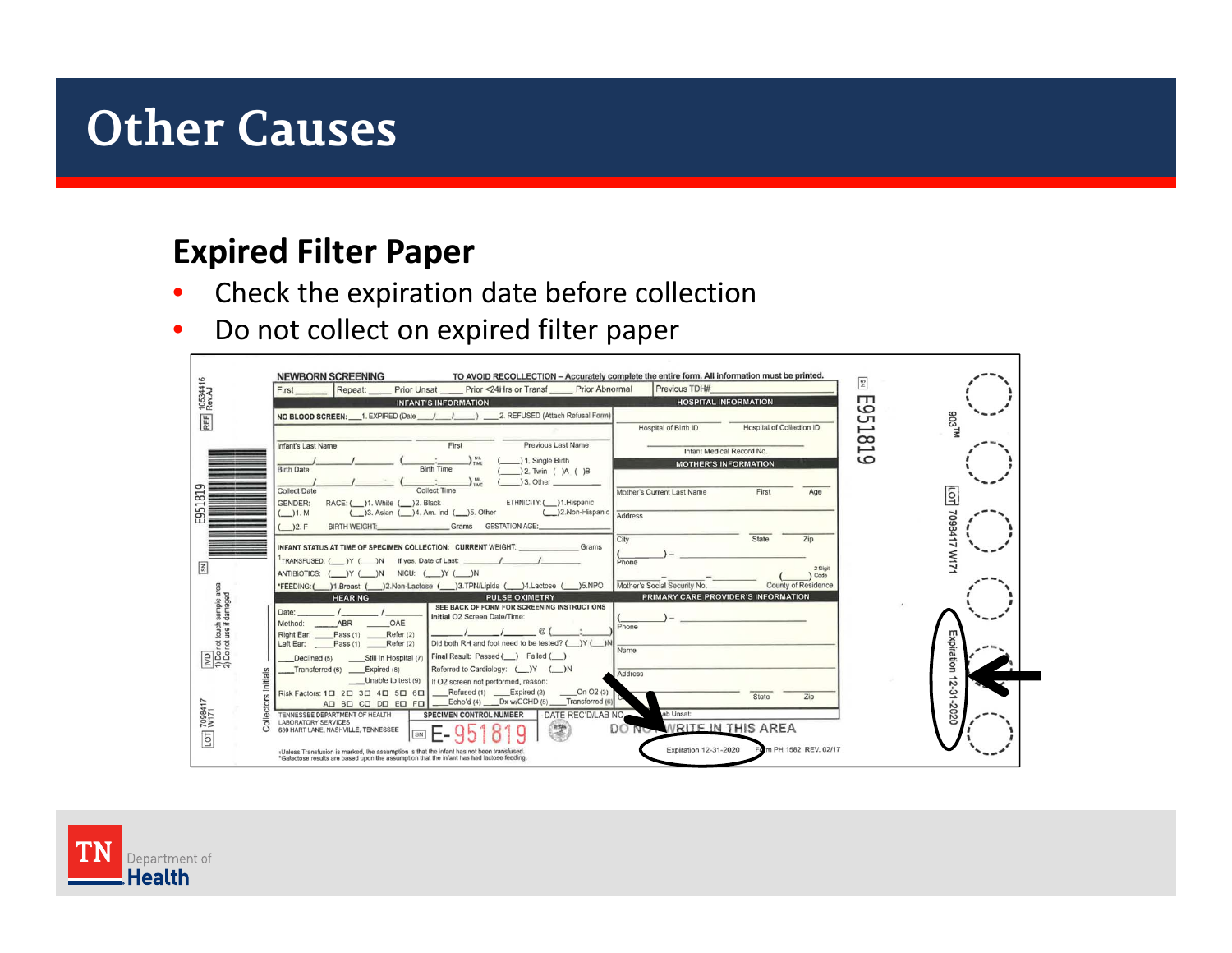### **Blood on Both Sides of Filter Paper Card** •

- $\bullet$  Only apply blood to one side of the card
- $\bullet$  Blood can be applied to **either side**, but NOT BOTH

#### **Supersaturated**

- The drops of blood are too large and overlap or touch one another
- •• Do not drop blood drops on top of each other, let blood spots touch, or use <sup>a</sup> capillary tube to distribute blood drops

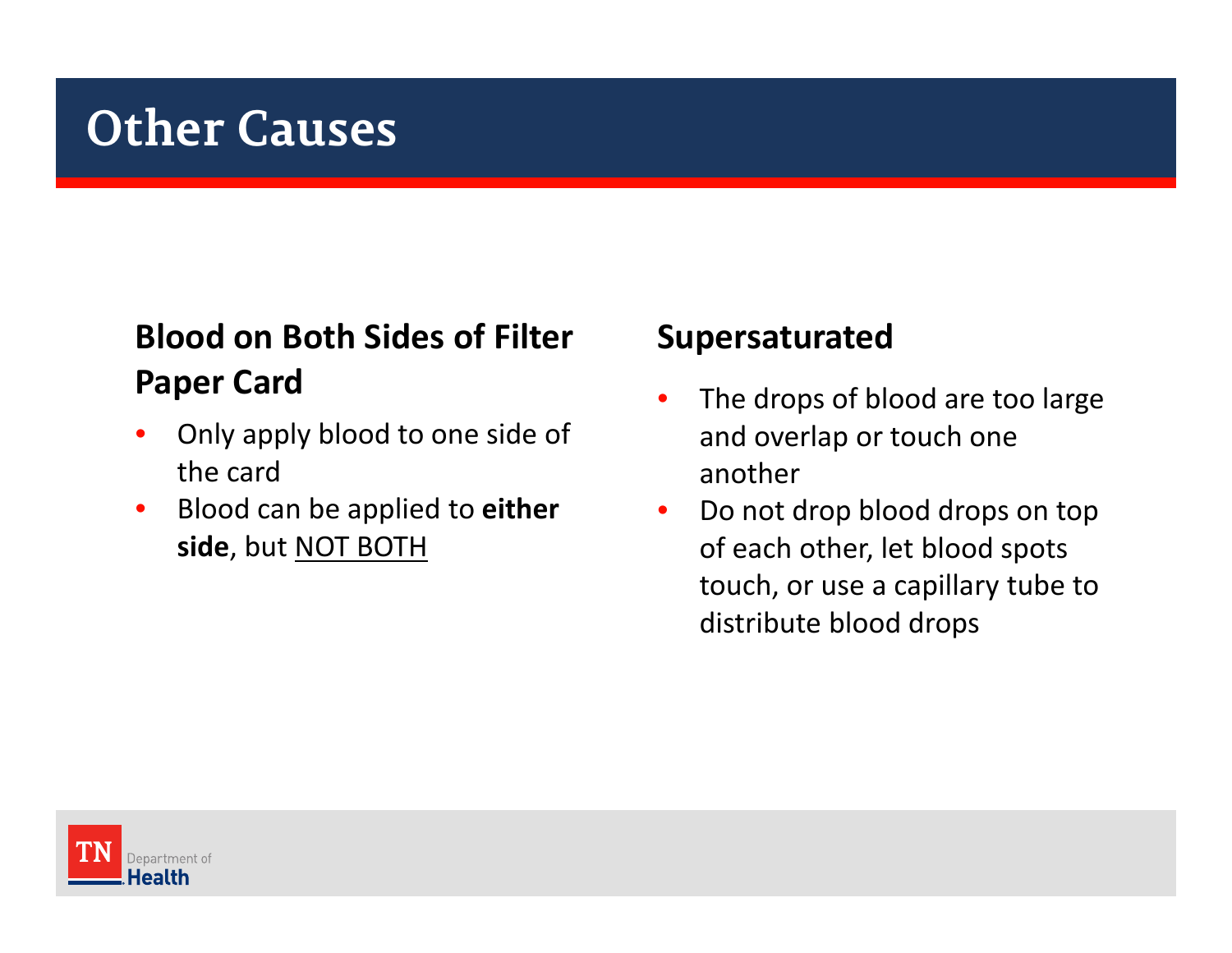#### **Heated**

- $\bullet$ • Can be caused by use of heat as a drying method, long transit times, and/or humidity
- $\bullet$ • Do not use heat to dry specimens

#### **>10 Days**

- • Specimen was received in the laboratory greater than 10 days after the date of collection
- $\bullet$  Mail specimens using the provided courier service/FedEx labels within 24 hours of collection

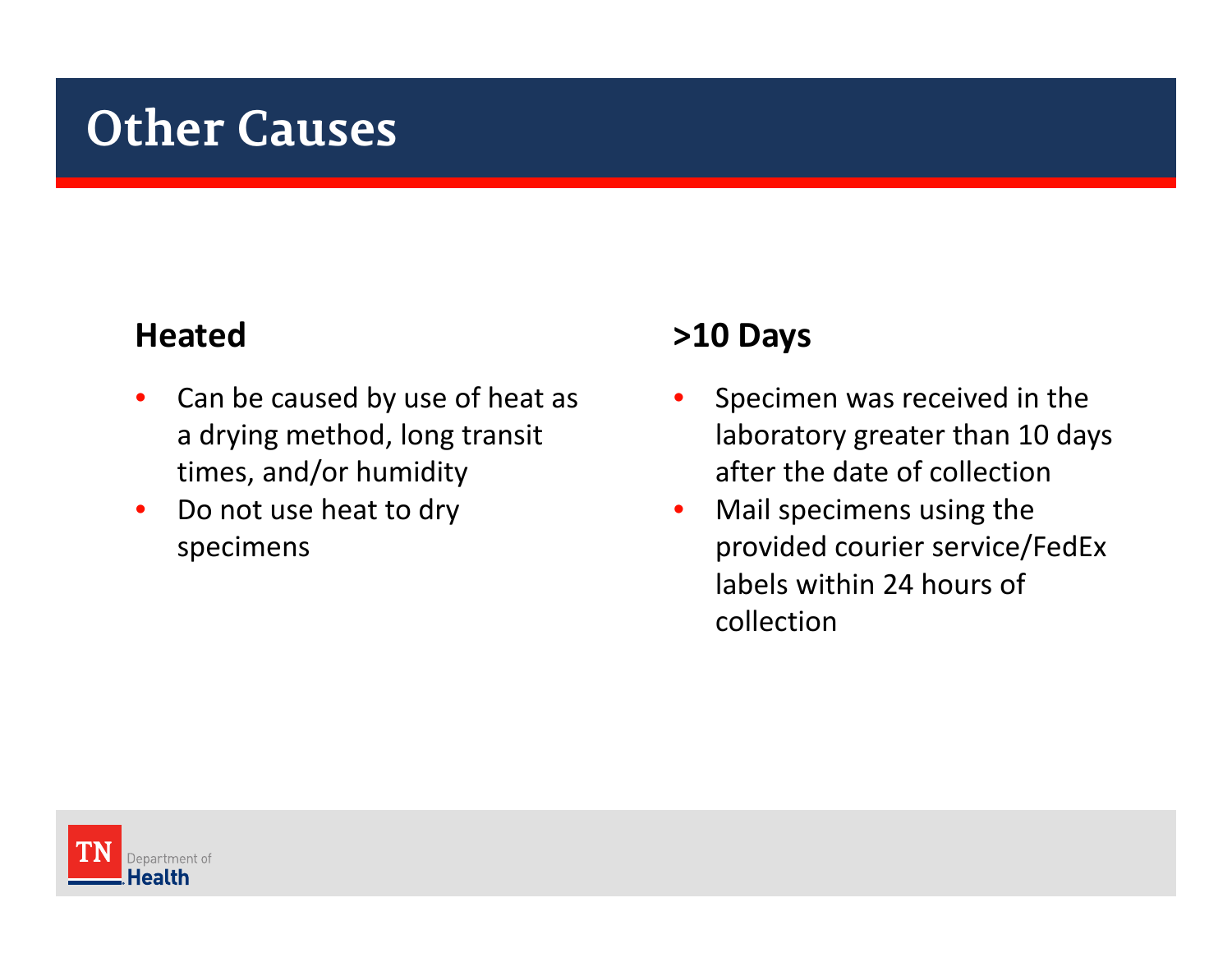#### **Inaccurate Information**

- $\bullet$ • Information on the collection form is not correct (e.g. date of collection is before the date of birth)
- $\bullet$ • This can be avoided by using caution when completing the cards and checking all information for accuracy

#### **Incomplete Information**

- •• Occurs when the information on the card is not completed (e.g. missing date/time of birth, missing date/time of collection)
- • Complete all fields on the form legibly and accurately

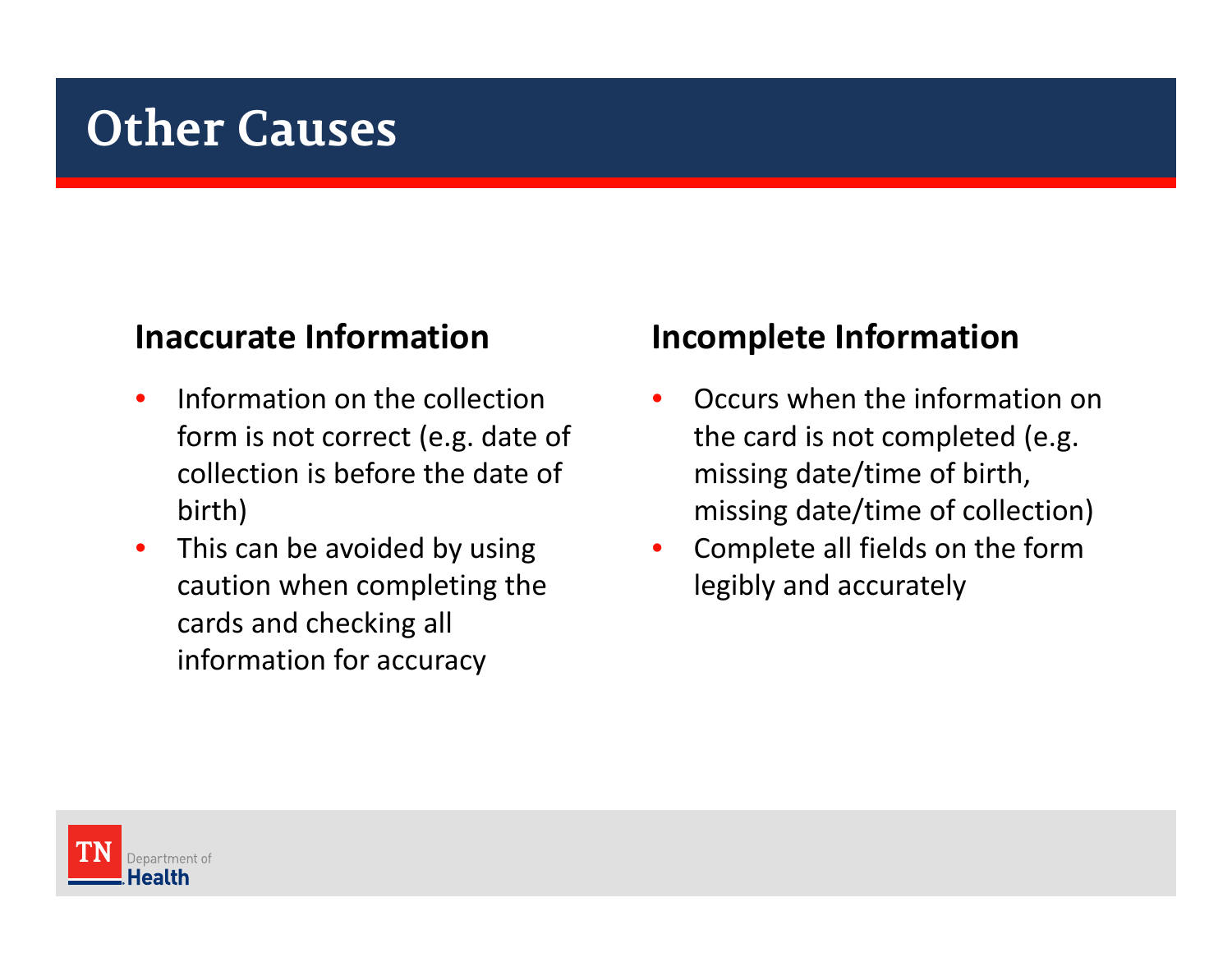# **What is considered satisfactory?**

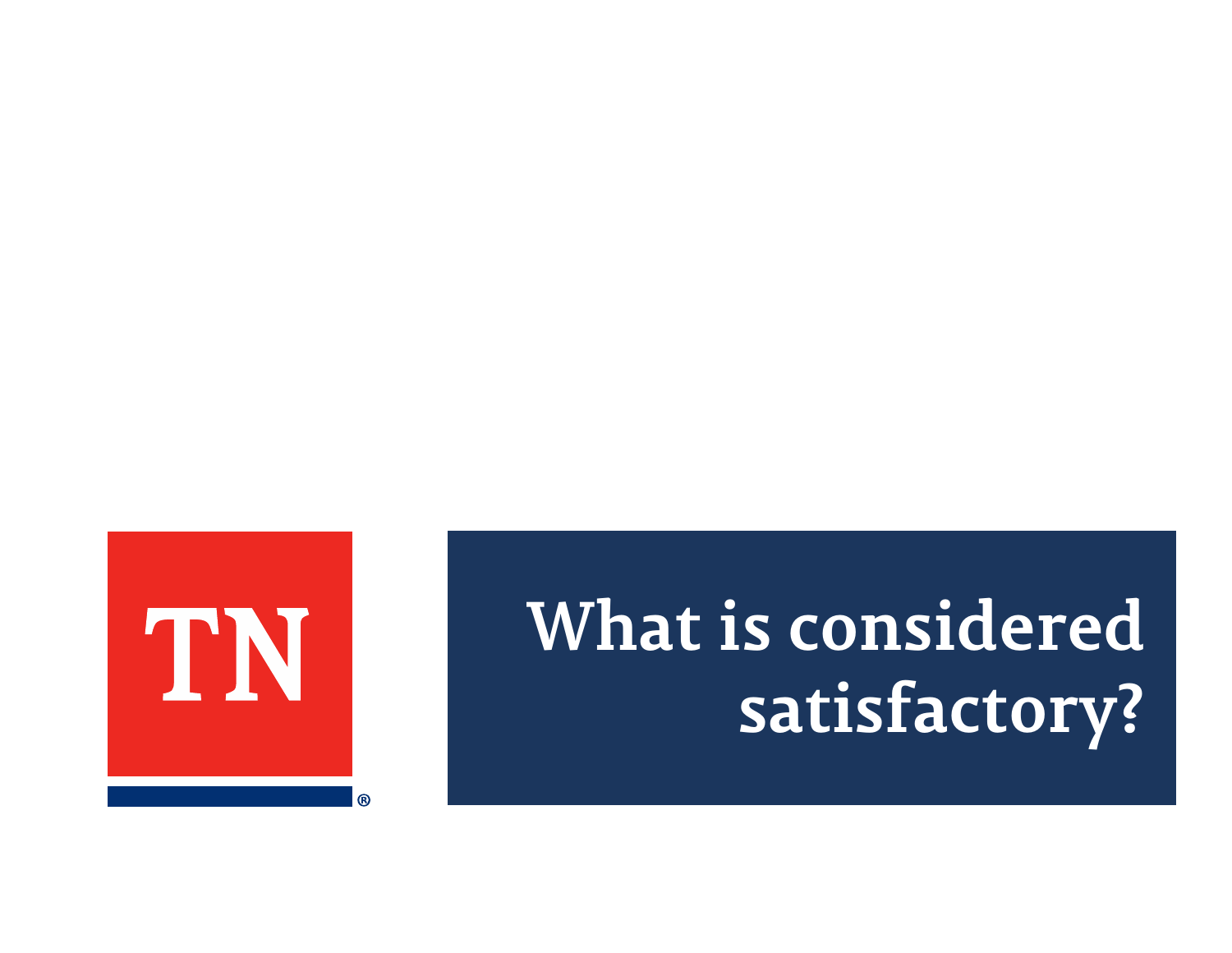# **A Satisfactory Specimen**

#### **A satisfactory specimen has the following components:**

- •• No contaminations on the filter paper
- • All printed circles completely filled with blood that is applied evenly on one side of the filter paper
- •• No layering or clots; blood is soaked through evenly
- •• Dried for 3 hours on a horizontally level, non-absorbent, open surface





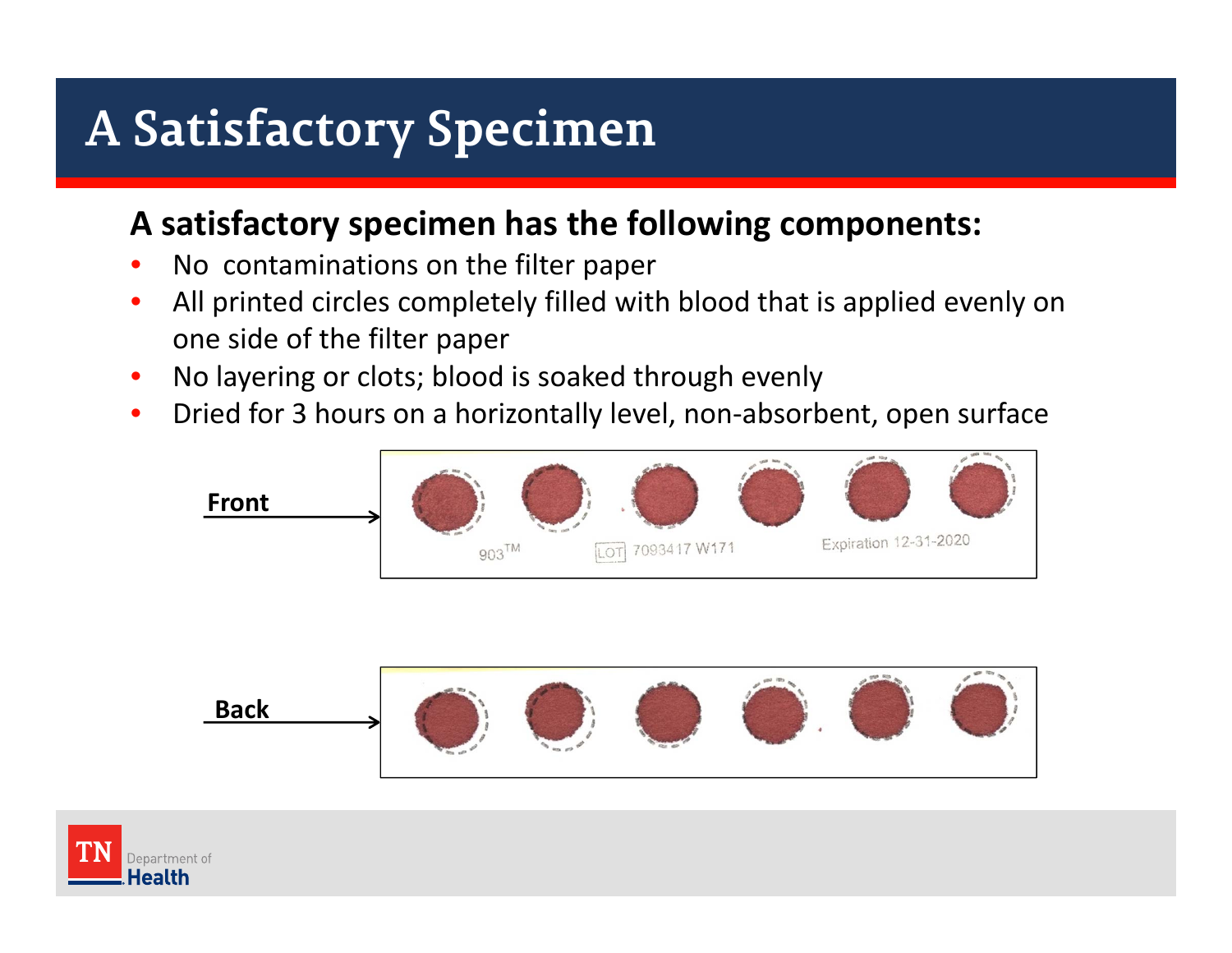# **Blood Spot Size**

•The punches used for the newborn screening testing are 3.2 mm



- •• It takes about 11 punches on a satisfactory specimen to test all disorders **one time**
	- The lab may require more punches if the initial screen results are abnormal
	- If there is an abnormal screen value, the lab will re‐punch the dried blood spots and run the necessary test(s) again
	- Note that some infants may have an abnormal screen value for more than one disorder

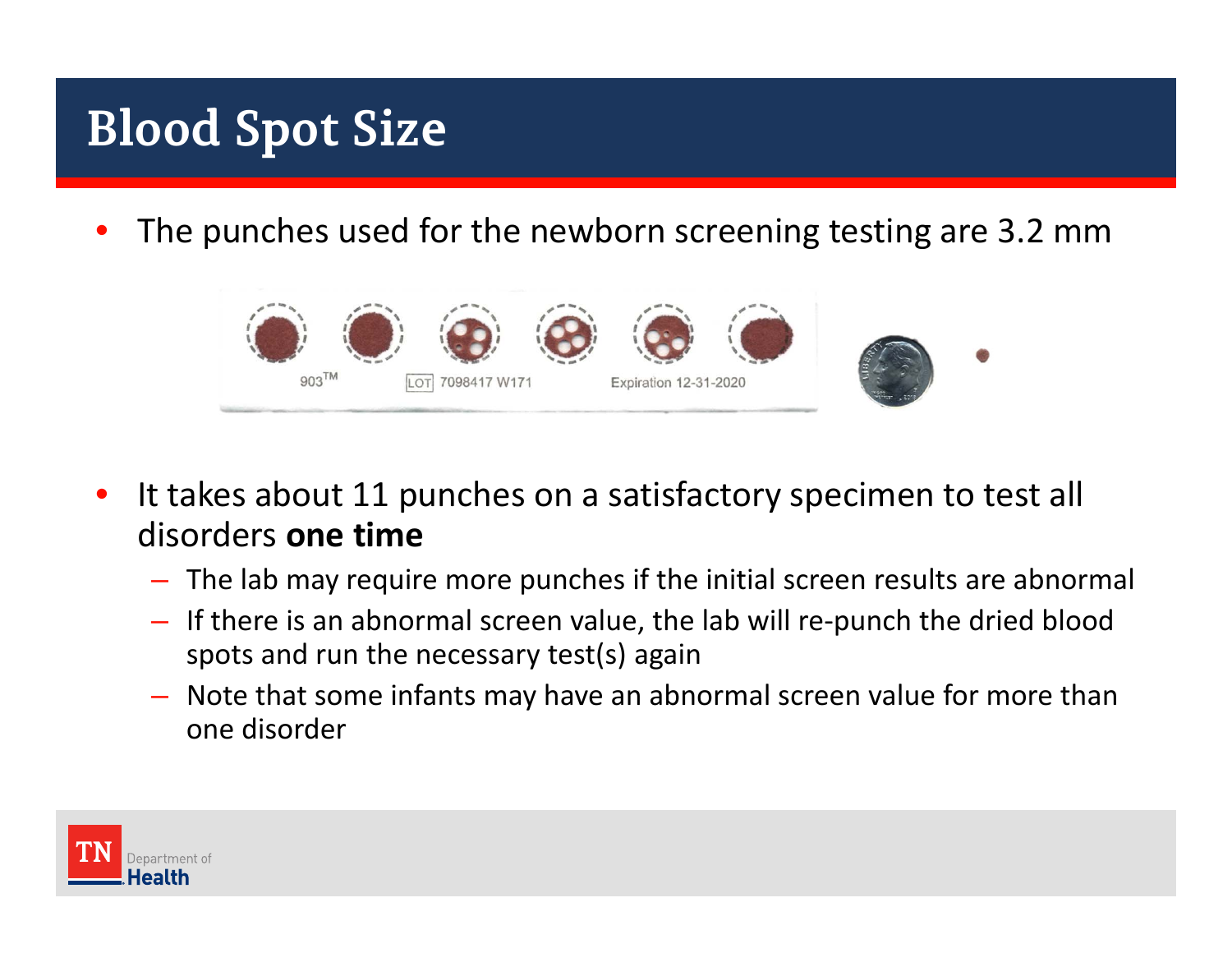# **Dried Blood Spot Collection Tips**

- •• Check the filter paper expiration date; **do not use expired filter paper**
- •• Swaddle the infant, leaving free the foot you are collecting from
- •• Place a heel warmer on the infant's heel
	- –A warm wash cloth will achieve the same effect



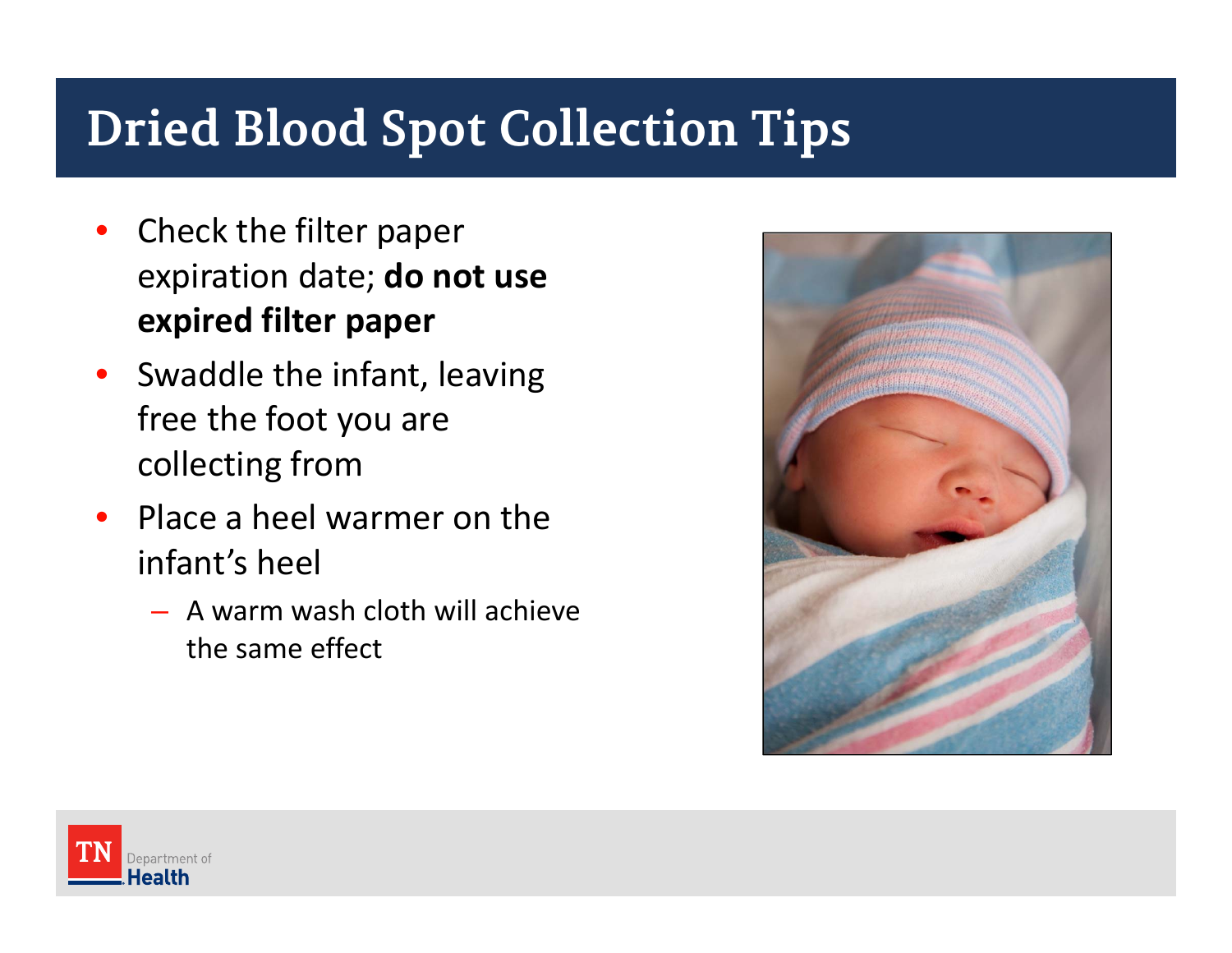### **Dried Blood Spot Collection Tips**



- •• Turn the baby on the opposite side of the foot you are using to collect the newborn screening
- $\bullet$ • Allow the baby to cry; crying helps with the blood flow
- $\bullet$ • Let a large drop of blood to form before the drop touches the card